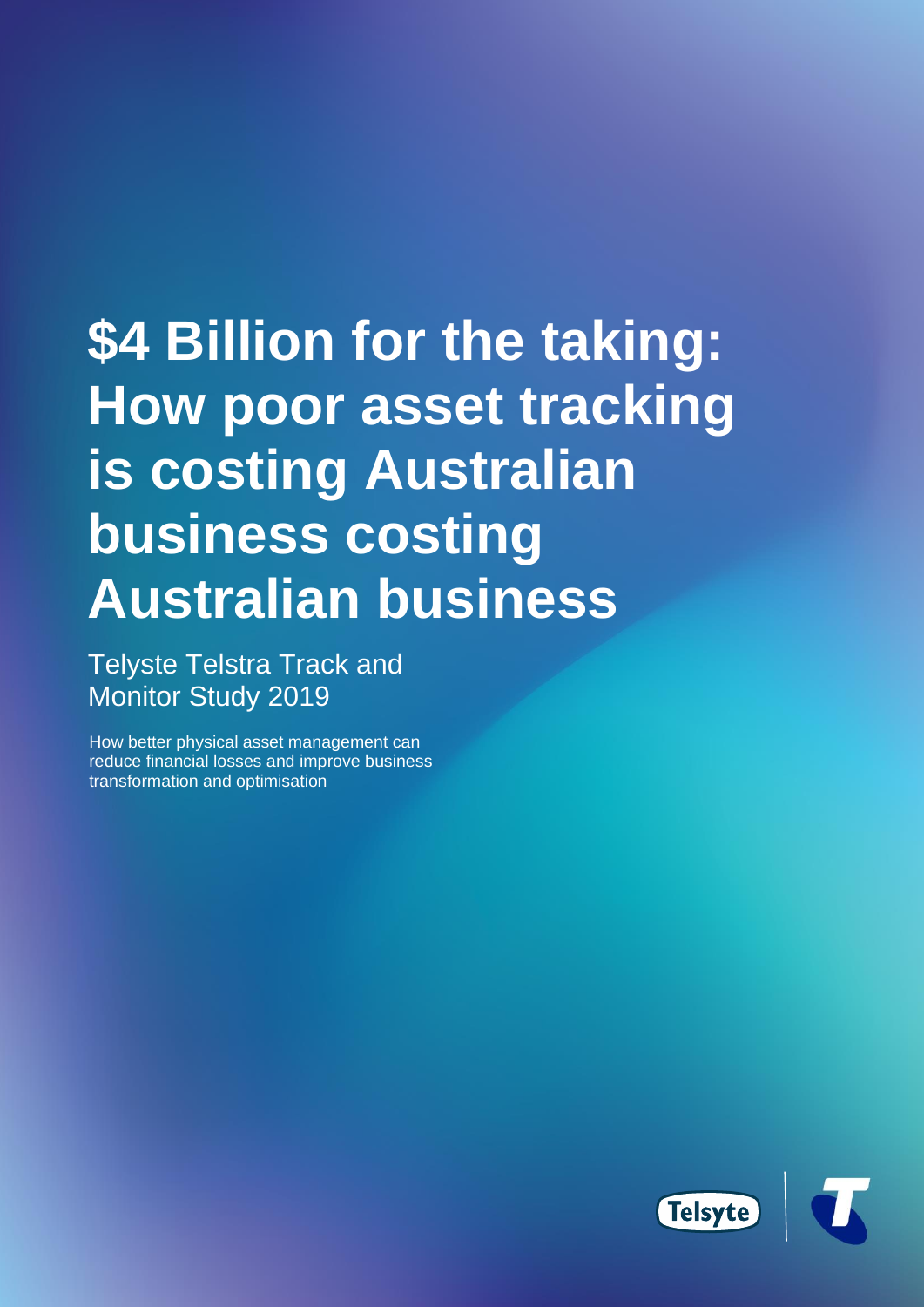

# <span id="page-1-0"></span>1 Foreword

#### **By Gerhard Loots, Global IoT Solutions Executive, Telstra**

Ever since I was young, I've been preoccupied with making things better. I remember my portable tape player used to eat up batteries when I skipped to the next *Modern Talking* or *Roxette* song. To fix this I built a mechanical device to fast forward the tape that worked better than the pencil-turning method of the time. I was also a doorman at the local cinema and built a radar device to help me with my difficult job of counting people in the darkened cinema – with minimal success I should add. Finding a better way to do things is what the Internet of Things (IoT) is about for me and that opportunity is incredibly clear when it comes to asset tracking.

Every day we are amazed to learn how lost assets are creating problems for Australian businesses. We've had conversations with construction companies, logistics organisations and even hospitals about the drain on budgets and the time wasted looking for lost things. We wanted to dig even deeper and find out how widespread the issue of loss really is in today's organisations – and the findings show that it's a big, silent challenge.

Telsyte's research found Australian organisations lose an average of \$4.3 billion in assets every year. Just let that sit for a moment. \$4.3 billion. That's like losing 21,000 buses, 850,000 shipping containers, or 2.8 million laptops. The harder figure to reconcile is the drop in productivity when the tool you need to do your job goes missing, or the value of the time spent searching for it – but more than half of respondents agreed that the cost of loss goes beyond the financial impact of replacing the asset.

And despite searching, there isn't always a happy ending for those who don't use tracking technologies. While 82 percent of organisations said they try to recover their lost assets, they are only successful 22 percent of the time. When more than half (57%) of business leaders said the efficiency of their business is dependent on asset utilisation, asset tracking becomes an important item on the company's agenda.

Telstra sees the problem of lost assets as not only a big one, but also something that technology can help solve. We have a long history pioneering new technology to improve the lives of Australians and are proud to have developed two locating platforms – Telstra Track and Monitor and Telstra Locator – to help our customers.

SCT Logistics was facing a \$4 million annual loss due to lost assets – from shipping containers to trailers and rail wagons. It is now rolling out Telstra Track and Monitor across 1,500 of its assets and based on the reduction in loss it expects the investment to be offset by savings within three years. That's one of many great stories about how IoT is helping us solve old challenges in new ways.

I encourage you to take a closer look at this report as there are many interesting insights into the problem of loss that we face as organisations, and the potential gains to be made with new technology.

Of course, today we can solve the cinema counting problem with simple video analytics –something we are now actively doing with our Smart Secure Spaces products, but more on that next time.

#### **Gerhard.**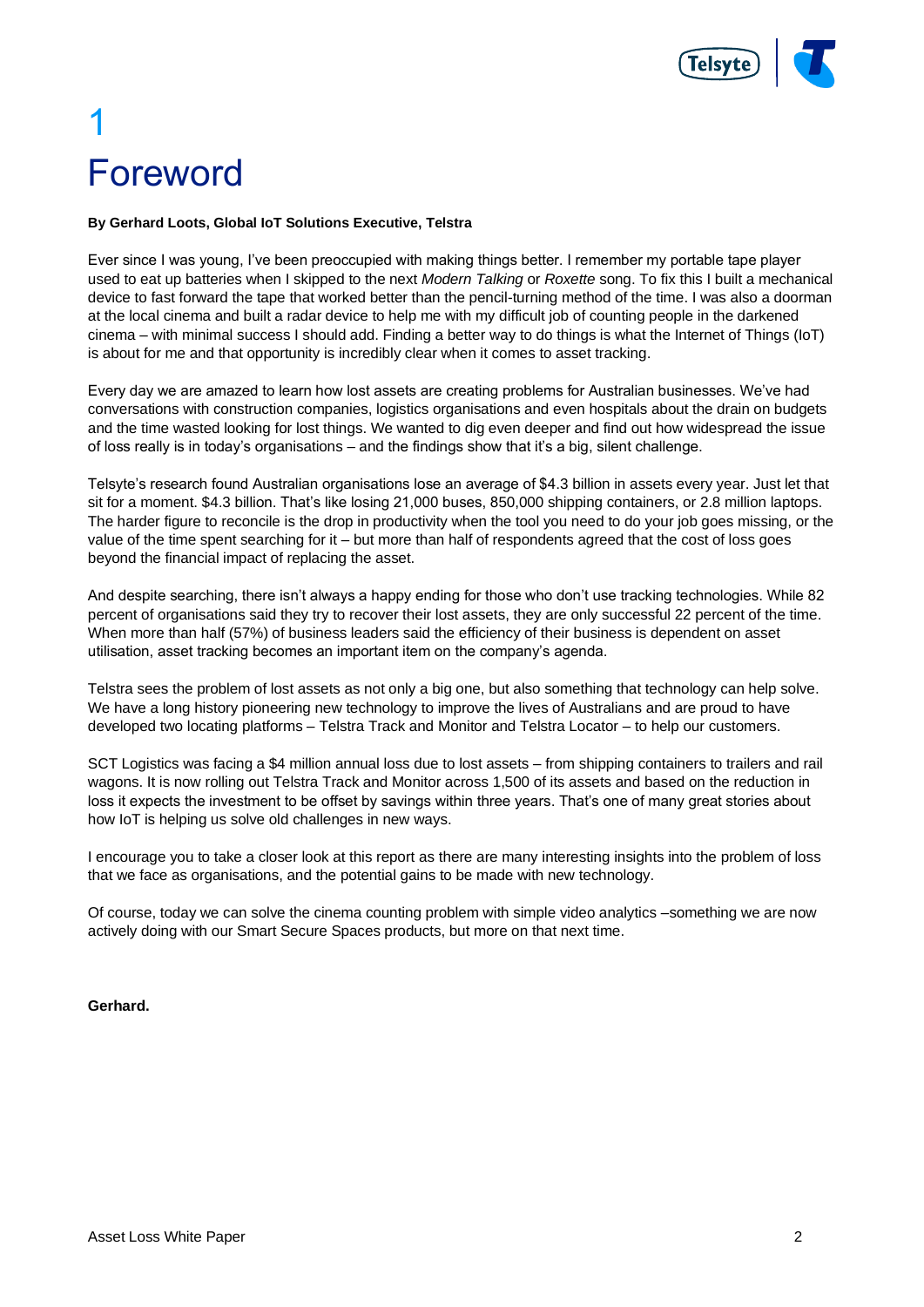

# <span id="page-2-0"></span>About the research in this report

In preparing this study,Telsyte used an online survey of 470 business decision makers across Australian organisations which have physical assets to track and more than 20 employees (47% from organisations with greater than 200 employees).

The respondent was required to have a strong understanding of their organisation's physical assets tracking solutions purchasing and strategy.The sample is representative of the top 54,307 operating businesses in Australia.The survey had a confidence interval of +/-4.56 at a confidence level of 95%.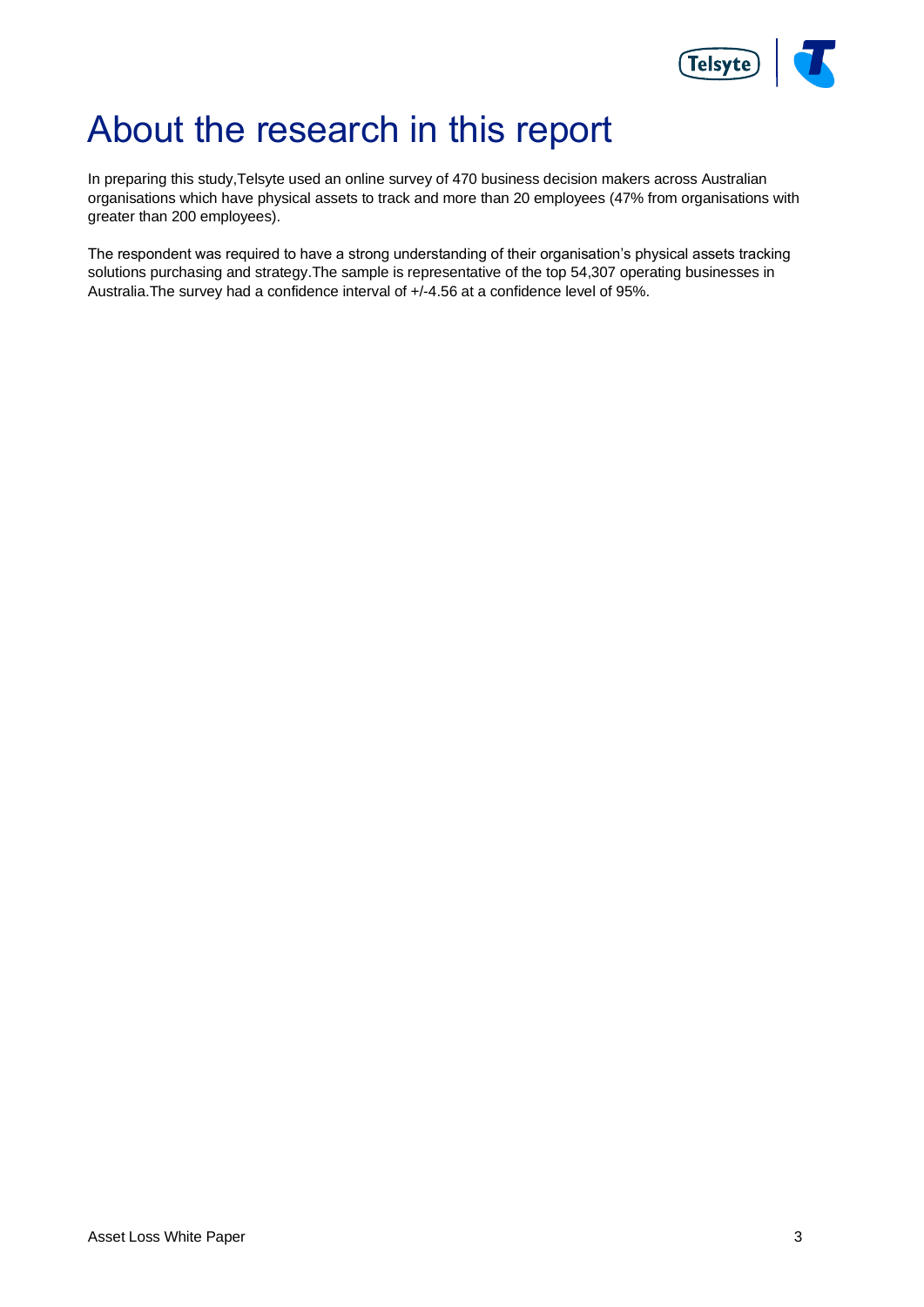

# Table of Contents

|   | 1 Foreword                                                                    | 2  |
|---|-------------------------------------------------------------------------------|----|
|   | 1.1 About the Research in this report                                         | 3  |
|   | 2 \$4 Billion and Growing: Counting the<br><b>Cost of Physical Asset Loss</b> | 5  |
|   | 3 Big Gains with Asset Tracking<br><b>Business Expect 134% Return</b>         | 8  |
|   | 4 Asset Automaton: IoT Emerging Tech<br>Brings Asset Tracking into New Era    | 11 |
|   | 5 Asset Tracking now Strategic<br>for Business Transformation                 | 13 |
| 6 | Improving with Next-Generation<br><b>Asset Tracking</b>                       | 17 |
|   | 7 Telyste Recommendations                                                     | 19 |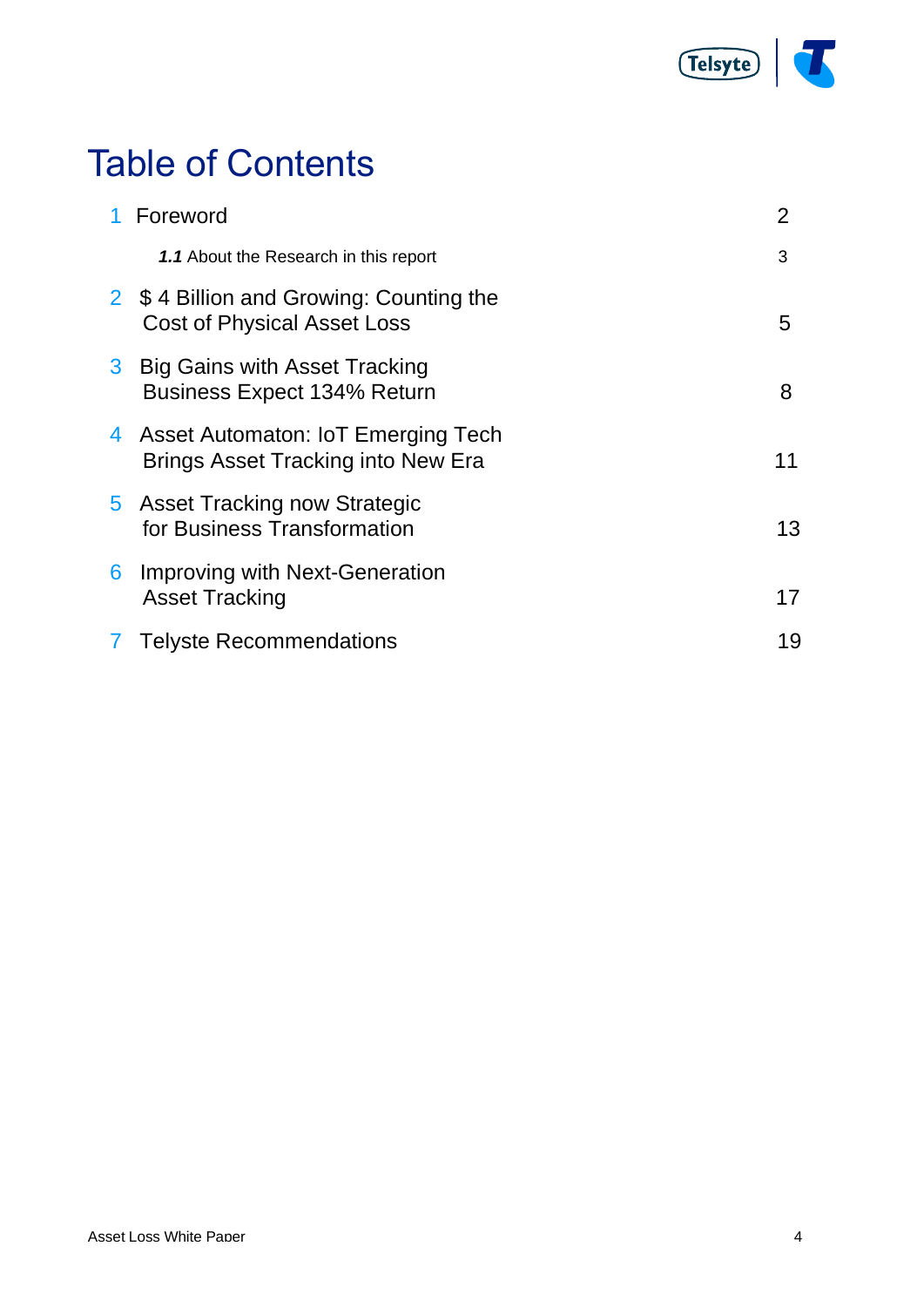

 $\overline{\mathbf{c}}$ 

# <span id="page-4-0"></span>\$4 Billon and Growing: Counting the cost of Physical Asset Loss

### **The value of assets unprotected by tracking techNology is staggering in Australian business**

Each year Australian organisations must manage a vast array of physical assets of varying value. From mobile devices to industrial machinery, physical assets are expensive to procure, manage and maintain.

To determine the scale of asset management challenges, Telsyte surveyed 470 organisations with more than 20 employees. The research found poor asset management is a \$4.3 billion problem plaguing Australian businesses.

The total loss of company physical assets is costing Australian businesses \$4.3 billion each year across the nine categories measured in the research.

- 1. Important small assets such as key cards
- 2. Shipping equipment or mobile storage
- 3. High-valued IT equipment
- 4. Vehicles
- 5. Small plant and equipment
- 6. Construction assets and machinery
- 7. Medical or laboratory equipment
- 8. Industry specific equipment and assets<br>9. Biological assets
- Biological assets

Across all types of businesses, the most common asset categories which have suffered loss include important keys and small assets (50%); high-value IT hardware (31%); and small plant equipment (28%).

Despite smaller physical assets such as access cards and storage keys having a low unit value, the flow on effect presents significant risks to business operations and can cause further costs in addition to the raw asset cost.

At the other end of the value scale, nearly a billion dollars' worth of shipping equipment or mobile storage is lost each year; more than \$800 million of IT equipment; and more than \$700 million of vehicles.

In one example, the survey found businesses have, on average, spent 55 hours (amongst all employees involved) during the last 12 months searching for lost physical assets that do not have an asset tracker attached.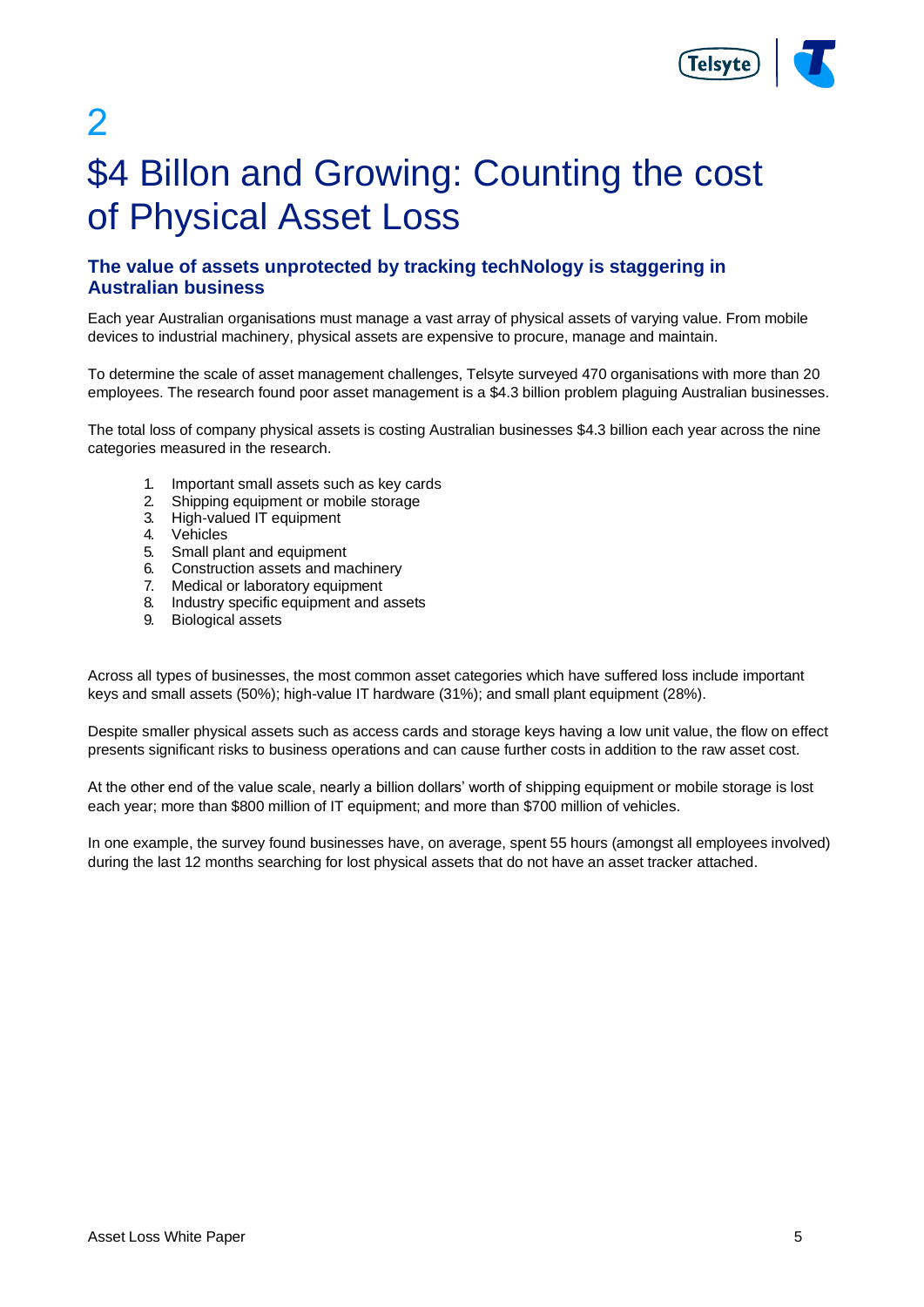

#### Figure 1: Telsyte estimates of the value of assets lost each year (by type of asset)

Average asset loss each year (AUD)



*Source: Telsyte Telstra Track and Monitor Study 2019*

Without tracking, businesses are still relying on employees walking around premises to locate assets and manually log into systems to retrieve records.

Many physical assets are being purchased (and used) with built-in tracking technologies and high-valued IT hardware and equipment ranked in the top three in five out of six industries.

#### **Assets still easily misplaced or stolen**

For organisations to improve their asset management strategy, an important first step is to determine how assets are lost in the first place.

Telsyte's research found physical assets that do not use any tracking technologies are most likely to be misplaced by employees (46%). This is followed by assets not being properly stocked in the first place (36%) and being taken by employees (29%).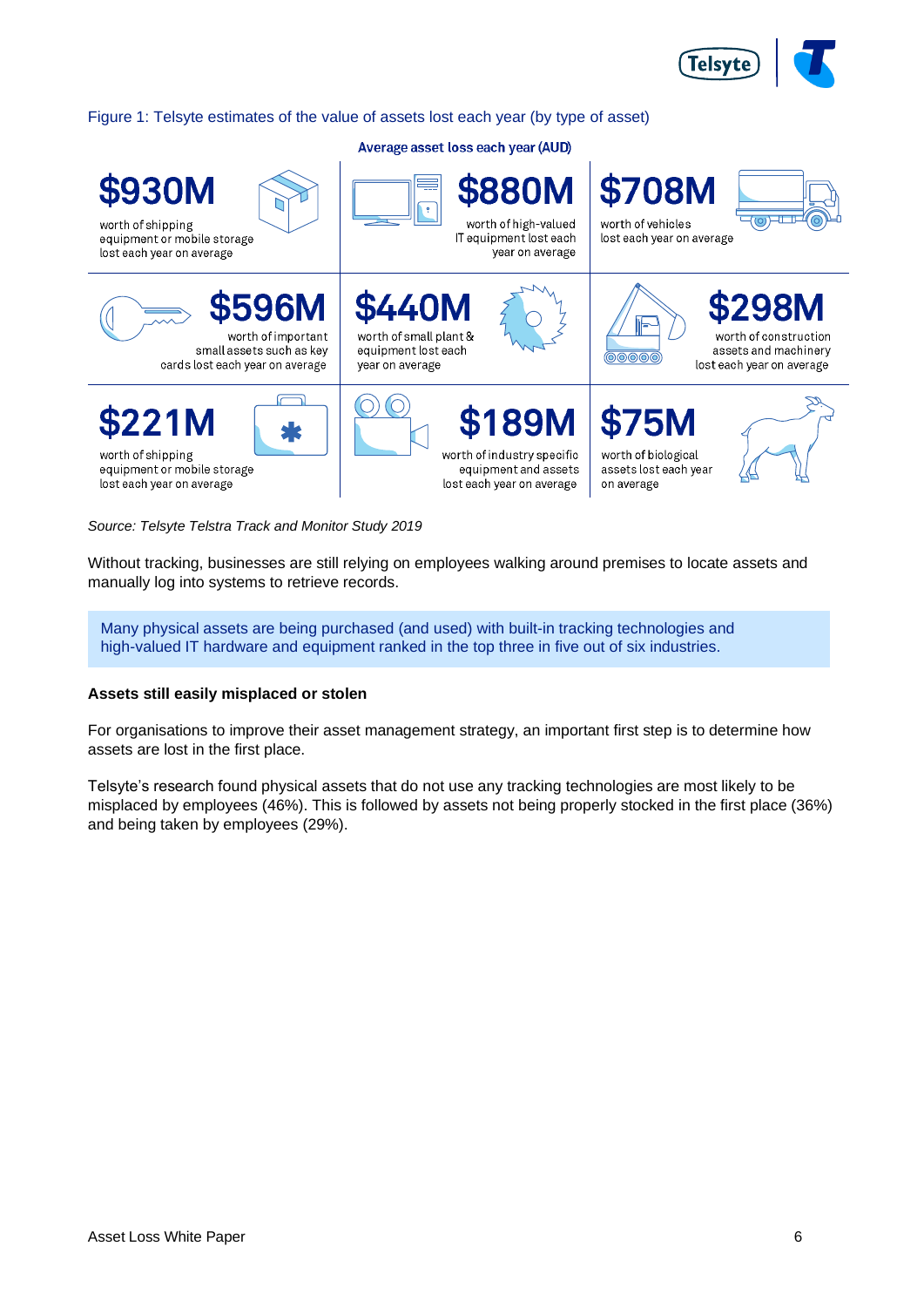

#### Figure 2: The reasons organisations lose difficult-to-track physical assets



*Source: Telsyte Telstra Track and Monitor Study 2019; Source: Telsyte Telstra Track and Monitor Survey 2019; n=227; base: organisations that have lost non-trackable physical assets before*

There is a huge cyclical problem for Australian businesses – staff are misplacing assets, which is leading to staff spending time finding them.

Even with the cost of asset loss so high, the research found only 3 in 5 businesses perform regular audits for these physical assets on a monthly basis, meaning there is big room for improvement in asset management requirements gathering. And less than half (44%) of businesses perform stocktakes at least once a month.

#### **Avoid the cost of stocktakes**

It's time to stop wasting resources and money on unnecessary stocktakes. Stocktakes being undertaken quarterly can be avoided with more real-time tracking solutions saving millions of dollars.

In addition, business leaders in organisations that have lost physical assets admit there is no adequate process in the organisation to identify the cause of lost assets (52%) and no adequate process to improve asset management (36%).

#### **Tracking technology going unnoticed**

Asset tracking technology is available in many forms and with the emergence of new high-speed wireless networks – both on a metropolitan and personal scale – businesses must evaluate all options to improve their capability.

The research found awareness of asset tracking technologies is higher for traditional asset tracking methods such as 3G or 4G mobile technologies (61%) and GPS (61%). However, many business leaders are still not aware that organisations can track and monitor assets using a mix of other emerging or cost effective technologies such as LTE-M/NB-IoT (18%) and Bluetooth (47%).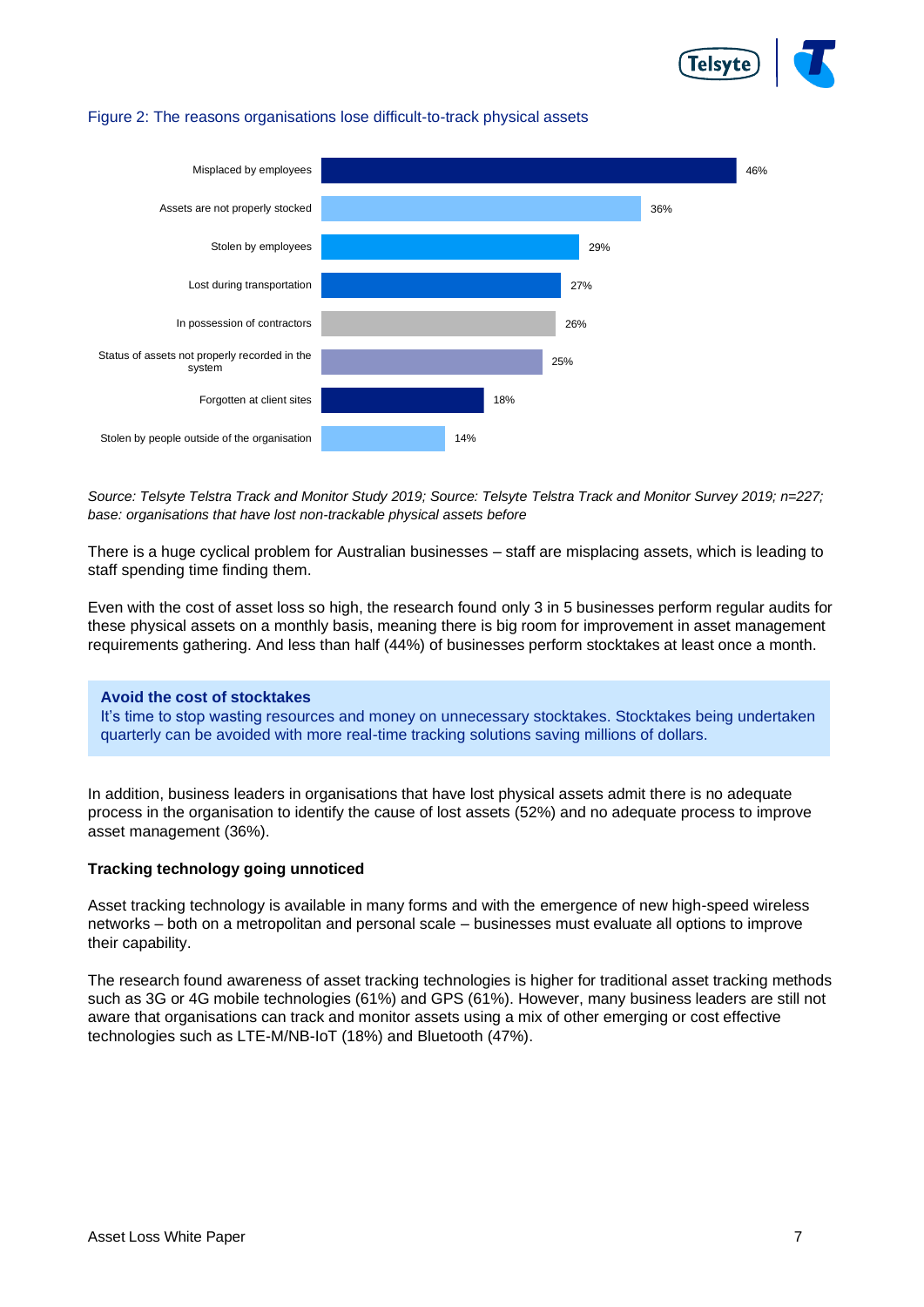



#### Figure 3: Which technologies used for asset management are decision makers aware of

*Source: Telsyte Telstra Track and Monitor Study 2019; Source: Telsyte Telstra Track and Monitor Survey 2019; n=470*

Business leaders might be lacking in their awareness of emerging asset tracking technologies, but they are cognisant when it comes to the barriers preventing the adoption of technology-based asset tracking solutions.

Within organisations that have lost physical assets in the last 12 months (assets that did not have any tracking technologies attached), 82 per cent have tried to recover these lost assets; however only an average of 22 per cent of the time these assets are recovered successfully.

Overcoming the barriers to asset tracking is now critically important if losses are to be minimised and recovery improved.

According to the survey findings, the top perceived barriers are the high cost of solutions (29%); being behind in digital transformation (23%); cyber security concerns (23%); and not being aware of any lower cost asset tracking solutions (18%).

#### Figure 4: The barriers for adopting tracking solutions



*Source: Telsyte Telstra Track and Monitor Study 2019; Source: Telsyte Telstra Track and Monitor Survey 2019; n=470*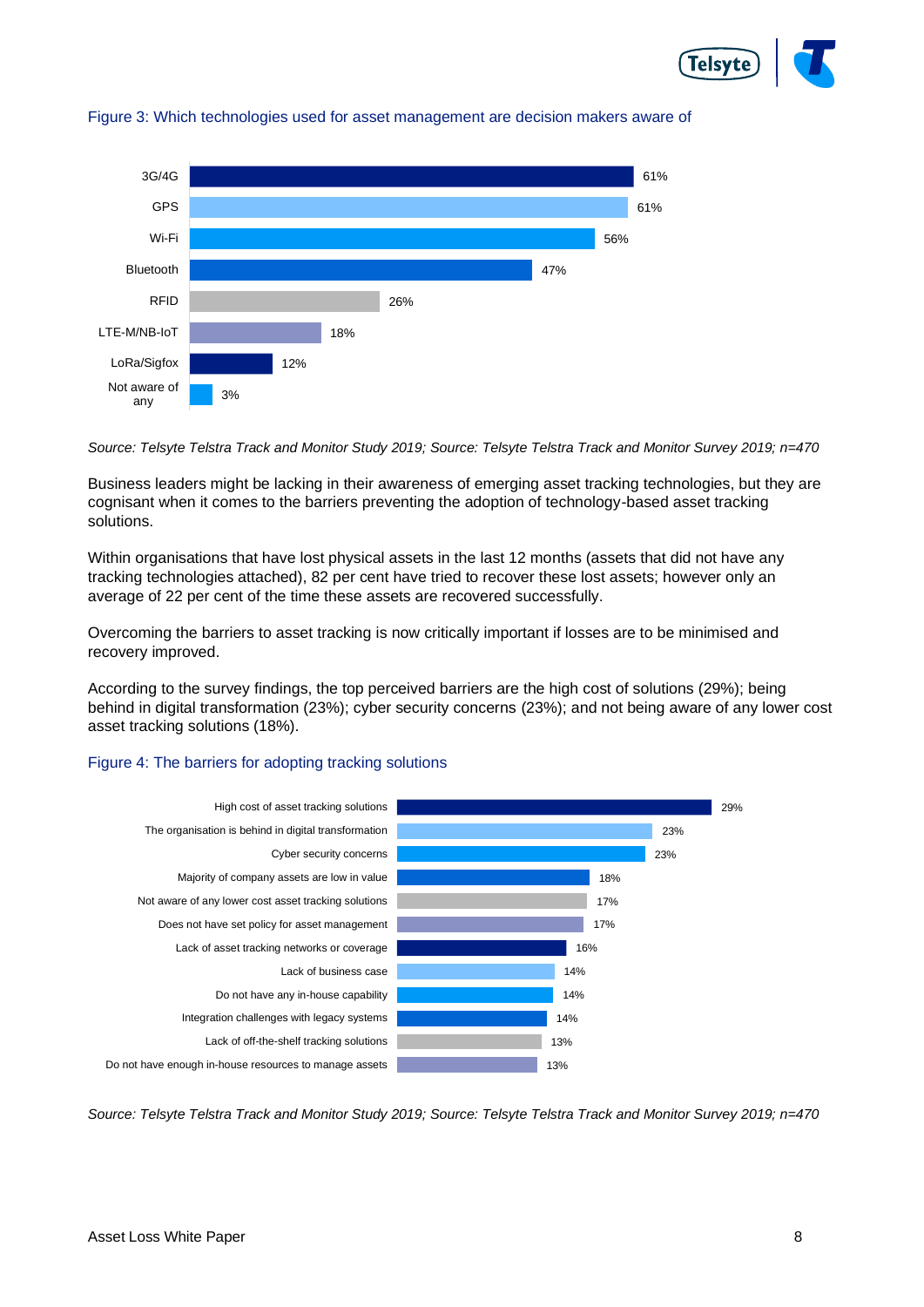

3

# <span id="page-8-0"></span>Big Gains with Asset Tracking: Businesses expect 134% return

### **Despite the challenges, business leaders expect a \$1.24 return for every \$1 spent on asset tracking solutions**

As Telsyte's research found, asset loss is impacting businesses on more than just the cost of assets, however many see traditional solutions still too costly to implement.

Moreover, at least half (57%) of business leaders report their business' efficiency is dependent on asset utilisation.

It is clear there is a business case for asset management – both from a raw cost saving perspective and a business process improvement one.

More than half (52%) of organisations report losing assets costs more than the financial impact of the lost assets. This rate rises to almost two thirds (63%) among organisations that have lost assets before.

Among organisations intending to adopt tracking solutions cost, stalling in digital transformation and lack of network coverage are seen as the main barriers.

Despite the barriers and perceived challenges, the research uncovered a huge sense of positivity when it comes to the benefits of asset tracking.

On average, organisations expect a 134% return on investment from implementing asset tracking solutions – or \$1.34 return of every \$1 spent.

#### **Beyond asset loss**

Telsyte's research found the return on asset tracking extends beyond asset loss.

Many organisations still rely on manually "searching the premises" to physically locate assets, costing businesses valuable staff hours.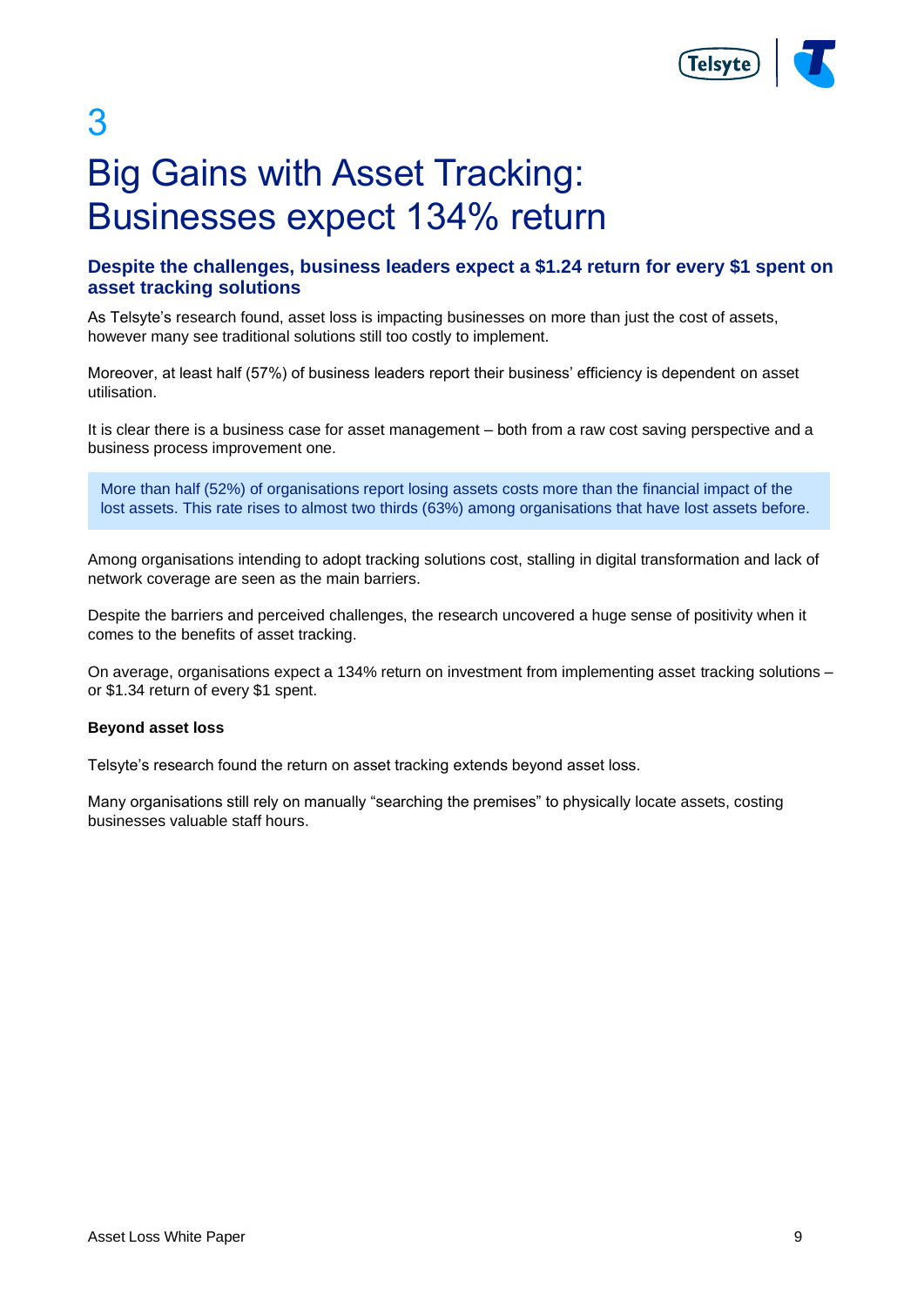

#### Figure 5: Which methods organisations use to track company assets



*Source: Telsyte Telstra Track and Monitor Study 2019; Source: Telsyte Telstra Track and Monitor Survey 2019; n=470*

With half of businesses still having people manually log assets into a system for records, there is a lot of opportunity to automate asset tracking and, just as importantly, save staff time.

This is costing the business valuable hours and negatively impacting the end-of-year results.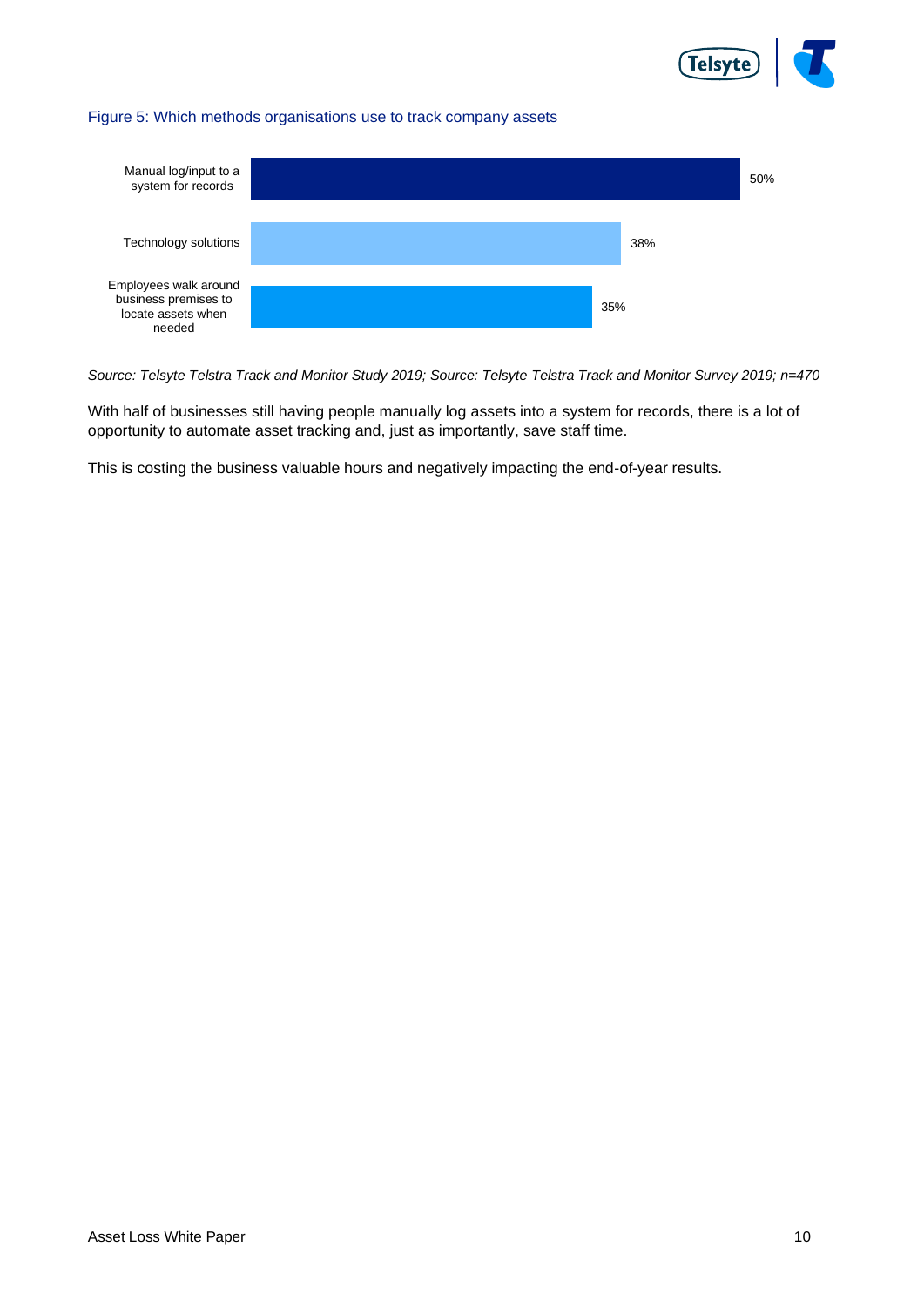

# $\boldsymbol{\varDelta}$

# <span id="page-10-0"></span>Asset Automation: IoT, Emerging Tech brings Asset Aracking into New Era

### **Low Cost IoT Networks now on the radar for Asset Tracking**

The concept of asset tracking has been long associated with assets which have built-in tracking technologies to deliver business benefits; however, such solutions have been costly and limited to certain assets.

Traditional asset management tools are often proprietary, meaning the data was locked up, and limited by the type of network they were deployed on.

According to Telsyte's research, smaller sets of asset management data, including construction assets and shipping equipment, have the highest technology-based asset tracking solution adoption.



#### Figure 6: The type of technologies used for asset management

*Source: Telsyte Telstra Track and Monitor Study 2019; Source: Telsyte Telstra Track and Monitor Survey 2019; n=264; base: organisations using tracking solutions*

Even with the heavy reliance on GPS (56%), 3G/4G (55%) and Wi-Fi (54%) solutions, fewer are eying new, or more cost effective, solutions such as NB-IoT (20%) and Bluetooth (42%) for asset tracking.

Business leaders are just as aware of Bluetooth as they are of GPS and 3G/4G for asset tracking. Bluetooth now has higher awareness than RFID; however, RFID is a much more widely adopted asset tracking technology than Bluetooth.

#### **Awareness of Bluetooth tracking**

Business leaders are just as aware of Bluetooth as they are of GPS and 3G/4G for asset tracking. Bluetooth now has higher awareness than RFID; however, RFID is a much more widely adopted asset tracking technology than Bluetooth.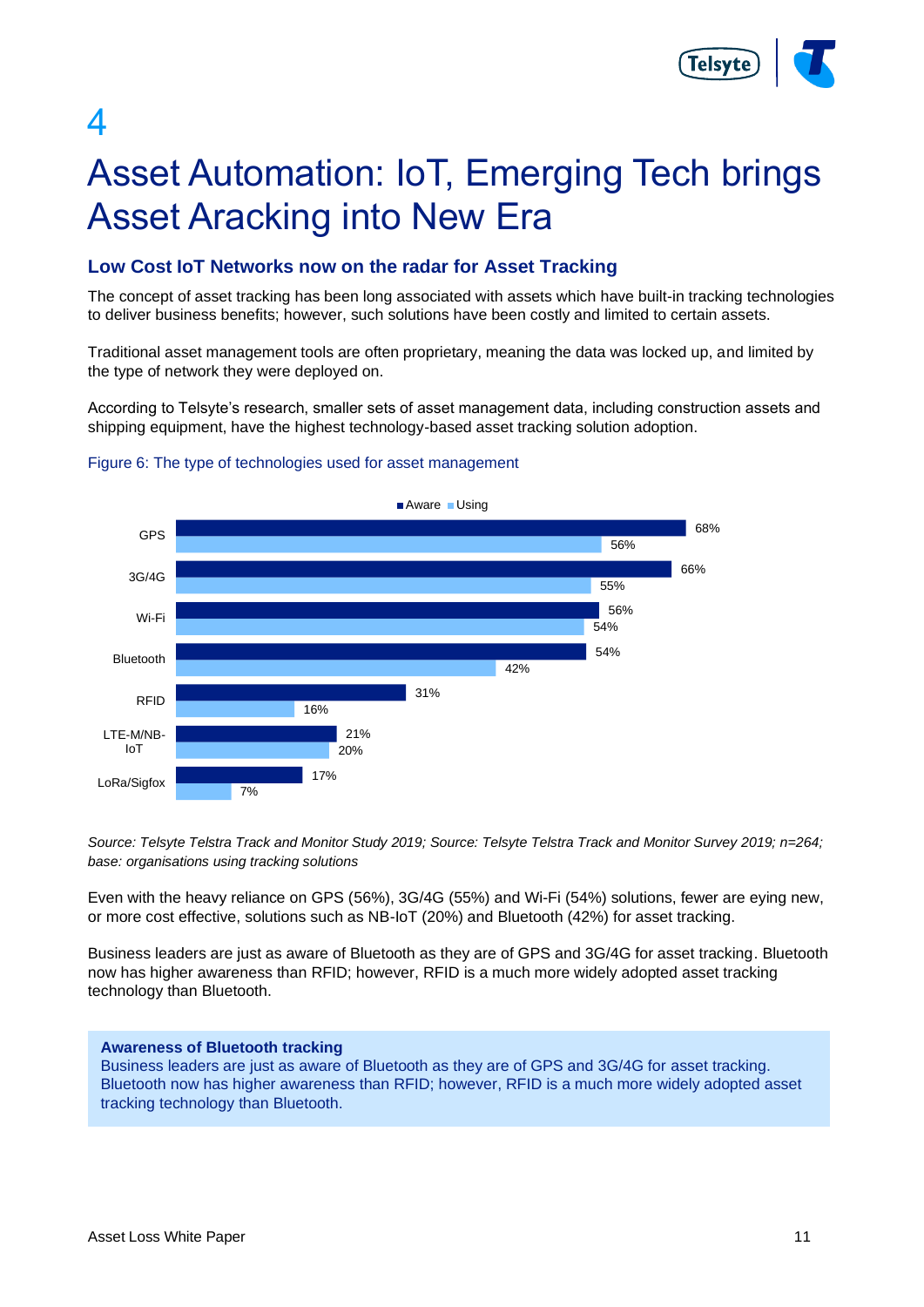

A new generation of technologies is allowing businesses of all sizes to track and monitor their assets and the research revealed a strong interest in future asset tracking solutions utilising high-speed, low-latency 5G networks amongst businesses already using technology tracking solutions (66%) and potential adopters (39%).



#### Figure 7: Plans to adopt any other technology to manage different assets in addition to an existing solution

*Source: Telsyte Telstra Track and Monitor Study 2019; Source: Telsyte Telstra Track and Monitor Survey 2019; n=263; base: organisations using tracking solutions.*

Before jumping into 5G for asset tracking, Telsyte recommends organisations should investigate all options, including low cost IoT networks (Bluetooth and Cat-M1/LTE-M) to find the right technology for their requirements.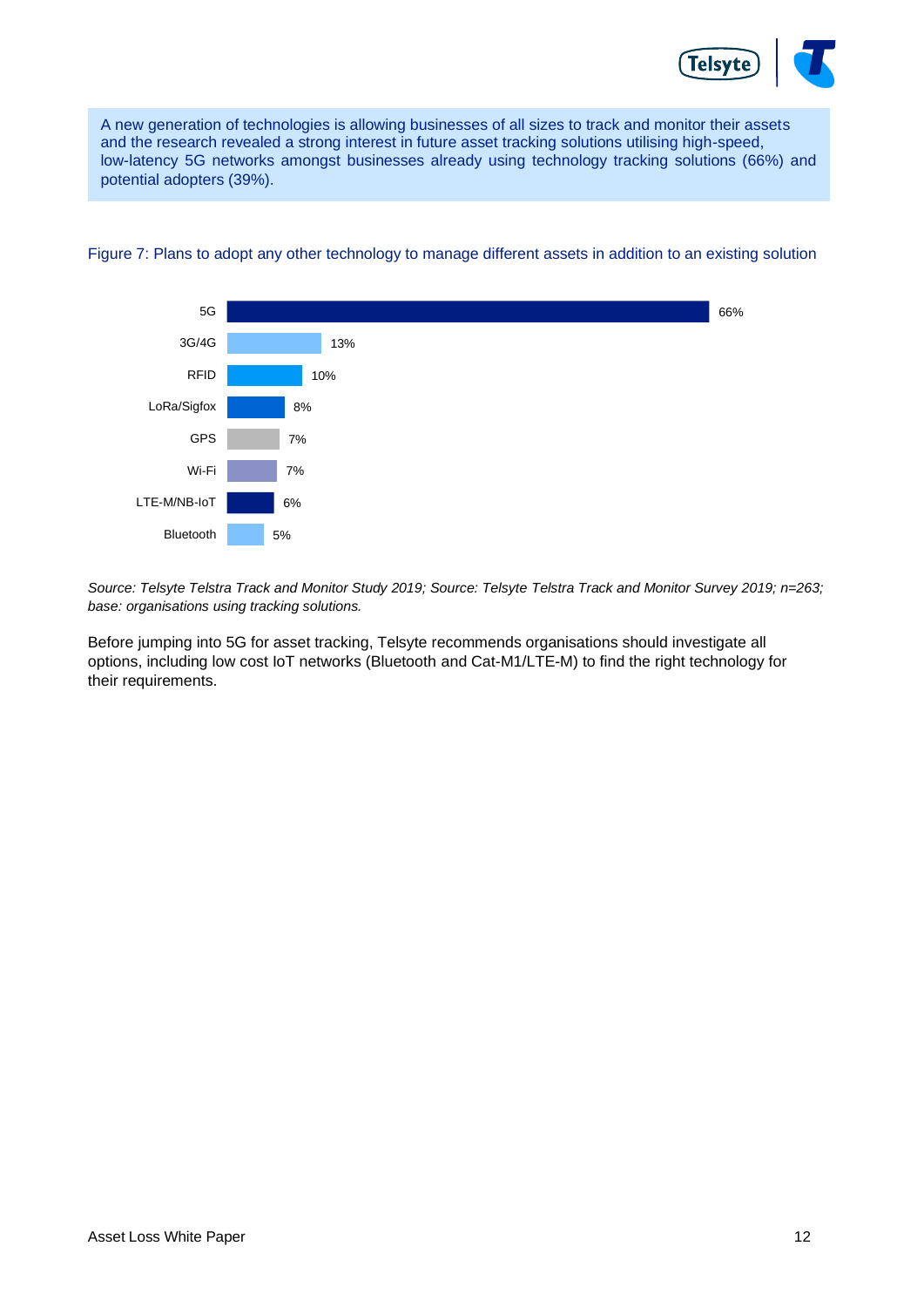

5

# Asset Tracking now Strategic for Business Transformation

### **Businesses know they need Asset Tracking to improve their bottom line, but are slow to prioritise it**

In today's connected supply chain economy, IT and business transformation has become increasingly dependent on the visibility of assets and applications.

In the case of physical assets, revenue losses associated with poor management are significant and impacts the ability of companies to invest in further digital transformation programs.

In addition, Telsyte's research found the ability to track and monitor assets (and access data) is critical to running a modern business.

More than half of businesses leaders believe the efficiency of their business is dependent on asset utilisation (57%) and half (53%) say it depends on the efficiency of asset management.



#### Figure 8: The drivers for adopting tracking solutions

*Source: Telsyte Telstra Track and Monitor Study 2019; Source: Telsyte Telstra Track and Monitor Survey 2019; n=470*

### **Asset management and digital transformation**

Digitisation is an important first step on the road to becoming a fully digital integrated business and almost all types of physical assets available today have some form of control system or computer which generates data.

With two-thirds of Australian businesses (greater than 20 employees) currently undergoing a digital transformation program, a holistic approach that includes information from physical assets is becoming more strategic.

Among organisations undergoing a digital transformation, the main goals are improving the businesses' financial position and improving productivity – both of which directly relate to better asset management.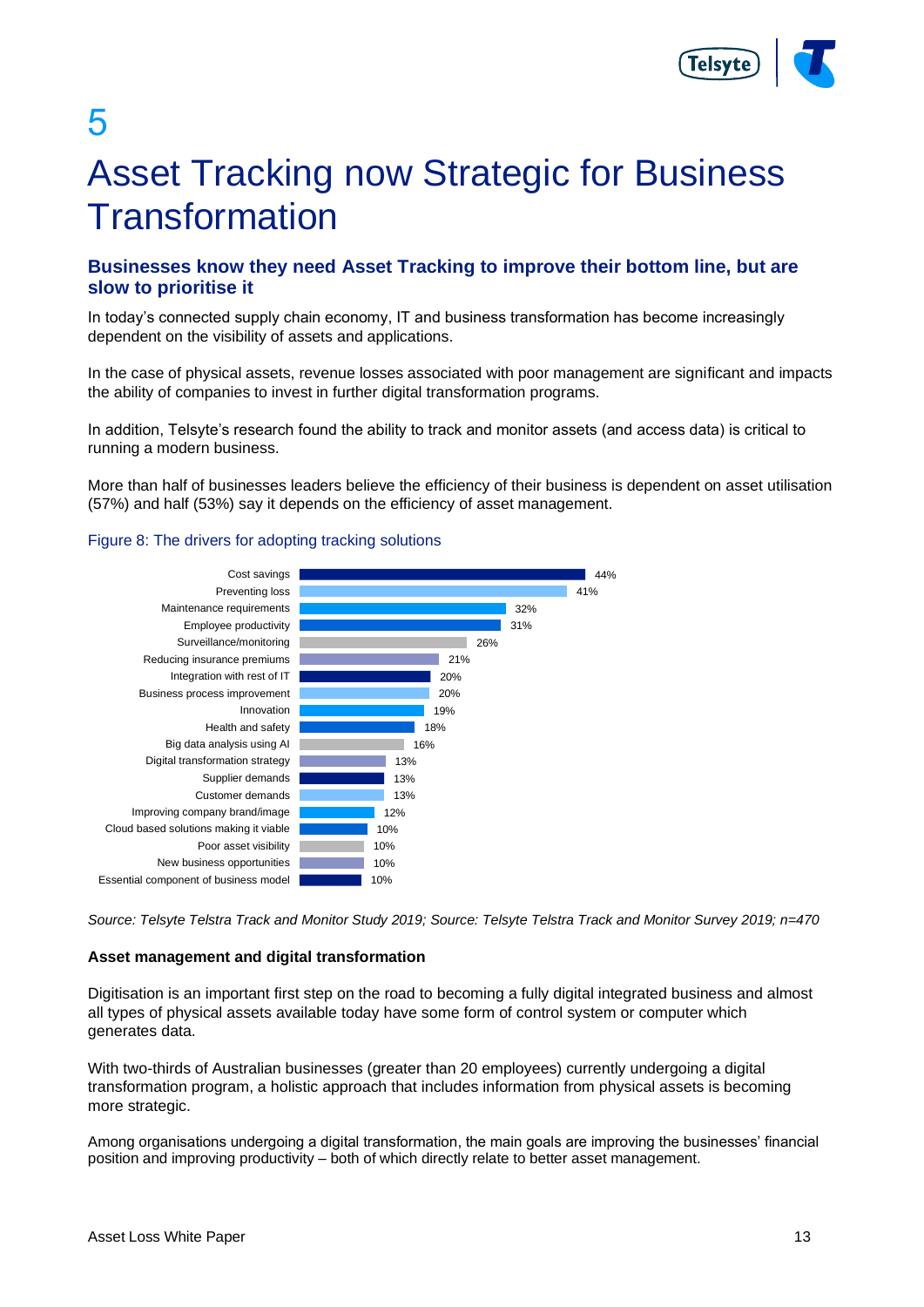

#### **Asset tracking getting C-level attention**

The research found most (58%) respondents believe the loss of assets is a priority for their organisation's C-level executives. When it comes to asset tracking decisions, the final decision makers are the CEO (41%), operations management (18%), and then IT management (9%).



#### Figure 9: The decision makers for purchasing asset tracking solutions

*Source: Telsyte Telstra Track and Monitor Study 2019; Source: Telsyte Telstra Track and Monitor Survey 2019; n=470*

The research found a clear link between digital transformation and asset tracking solutions. A strong majority (85%) of those undergoing digital transformation believe asset tracking is a strategic part of their organisations' overall digital transformation strategy.

#### Figure 10: The goals of digital transformation



*Source: Telsyte Telstra Track and Monitor Study 2019; Source: Telsyte Telstra Track and Monitor Survey 2019; n=470*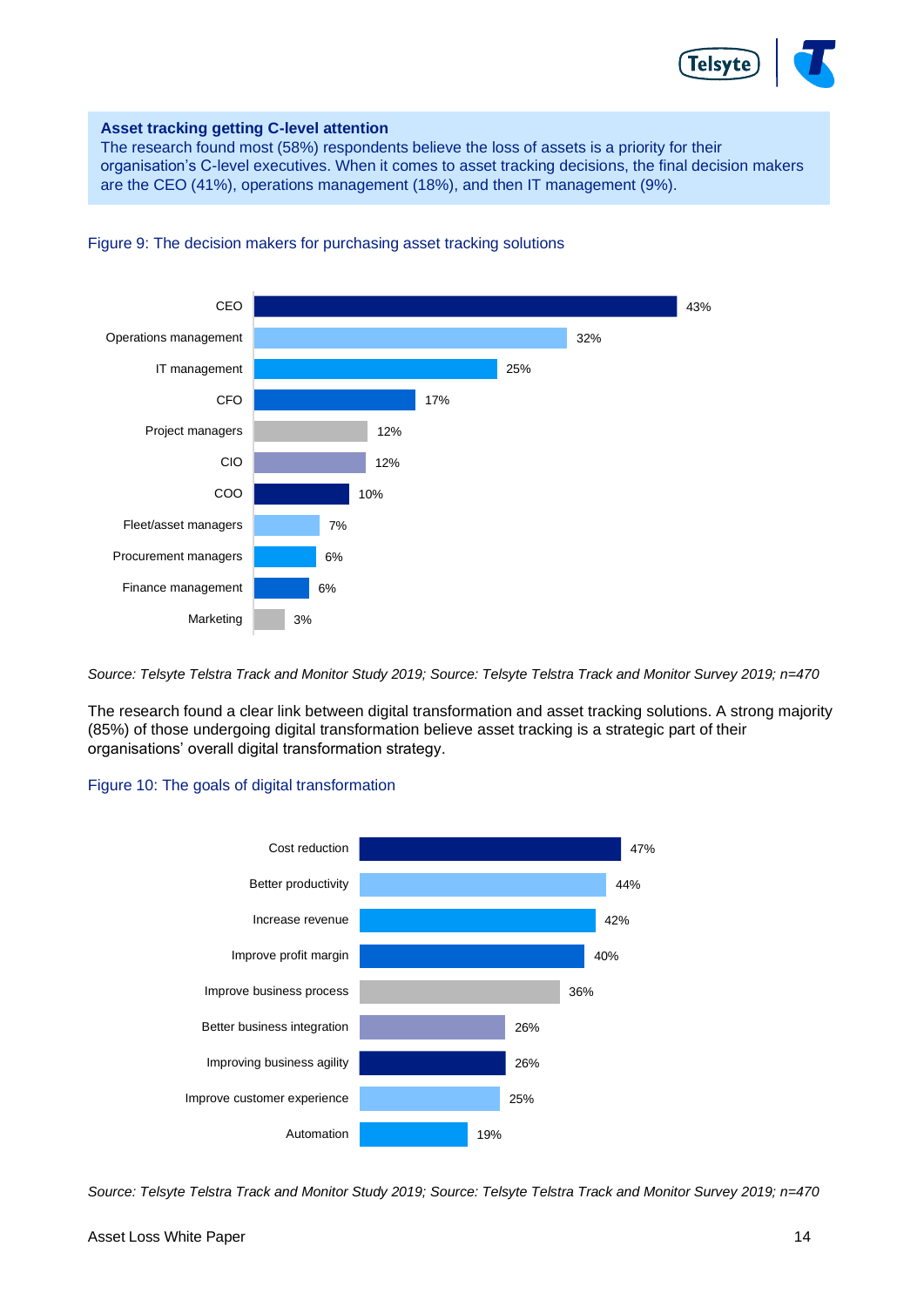

#### **Asset tracking's benefits and barriers**

With the business and transformational potential of asset tracking clear to business leaders, the research investigated the factors for and against asset tracking adoption.

Amongst businesses that intend to adopt asset tracking solutions, the main drivers are cost savings (52%), preventing loss (47%) and improving employee productivity (32%). All factors can directly impact revenue.





*Source: Telsyte Telstra Track and Monitor Study 2019; Source: Telsyte Telstra Track and Monitor Survey 2019; n=470*

Conversely, the research looked at the barriers for asset tracking adoption within organisation where it is not a strategic part of their digital transformation strategy.

The top barriers for adopting asset tracking solutions include the business is behind in digital transformation (25%), the high cost of solutions (25%), and lack of awareness of lower cost solutions (19%).

The barriers are in contrast to the ability of asset tracking solutions to potentially save organisations \$4.3 billion every year.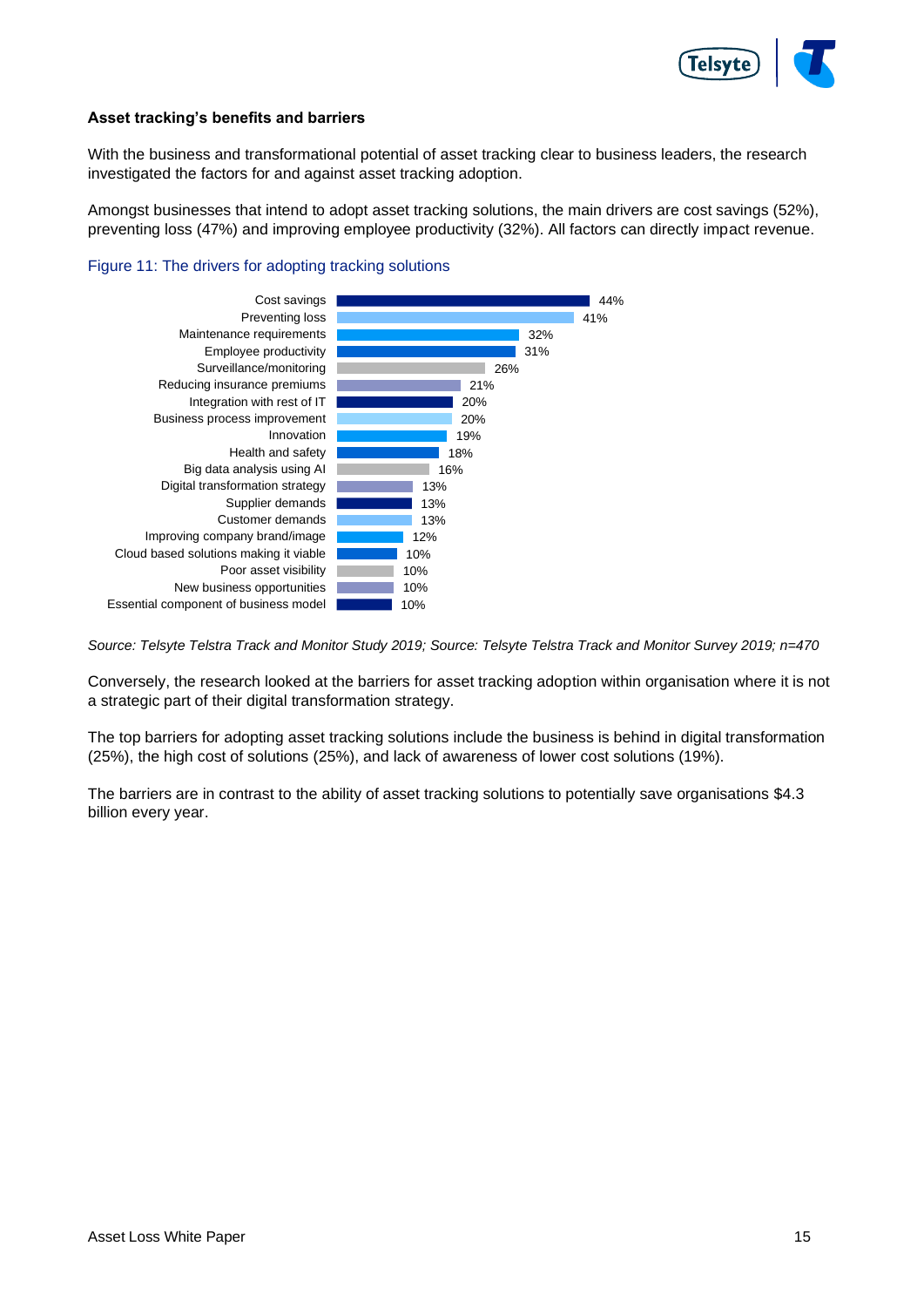

### Figure 12: Key reasons for organisations not including asset tracking as digital transformation



*Source: Telsyte Telstra Track and Monitor Study 2019; Source: Telsyte Telstra Track and Monitor Survey 2019; n=142; base: organisations that do not include asset tracking as part of their digital transformation*

Including asset management as a strategic business enabler requires a rethink and culture change for businesses, and the research looked at the impact of asset loss on culture and awareness. The CEO is the main agent of change when it comes to creating the culture of accountability required for successful asset strategy in more than half of organisations.

Organisations which have experienced asset loss are much more likely to create a culture of awareness to protect and mitigate their asset losses than those which have not (52% versus 38%).

Furthermore, companies that lost assets are much more likely to provide training for employees (58% versus 29%).

On the contrary, the research found those that have not lost assets have been relying more on creating a culture of accountability and responsibility for company assets (65% versus 51%).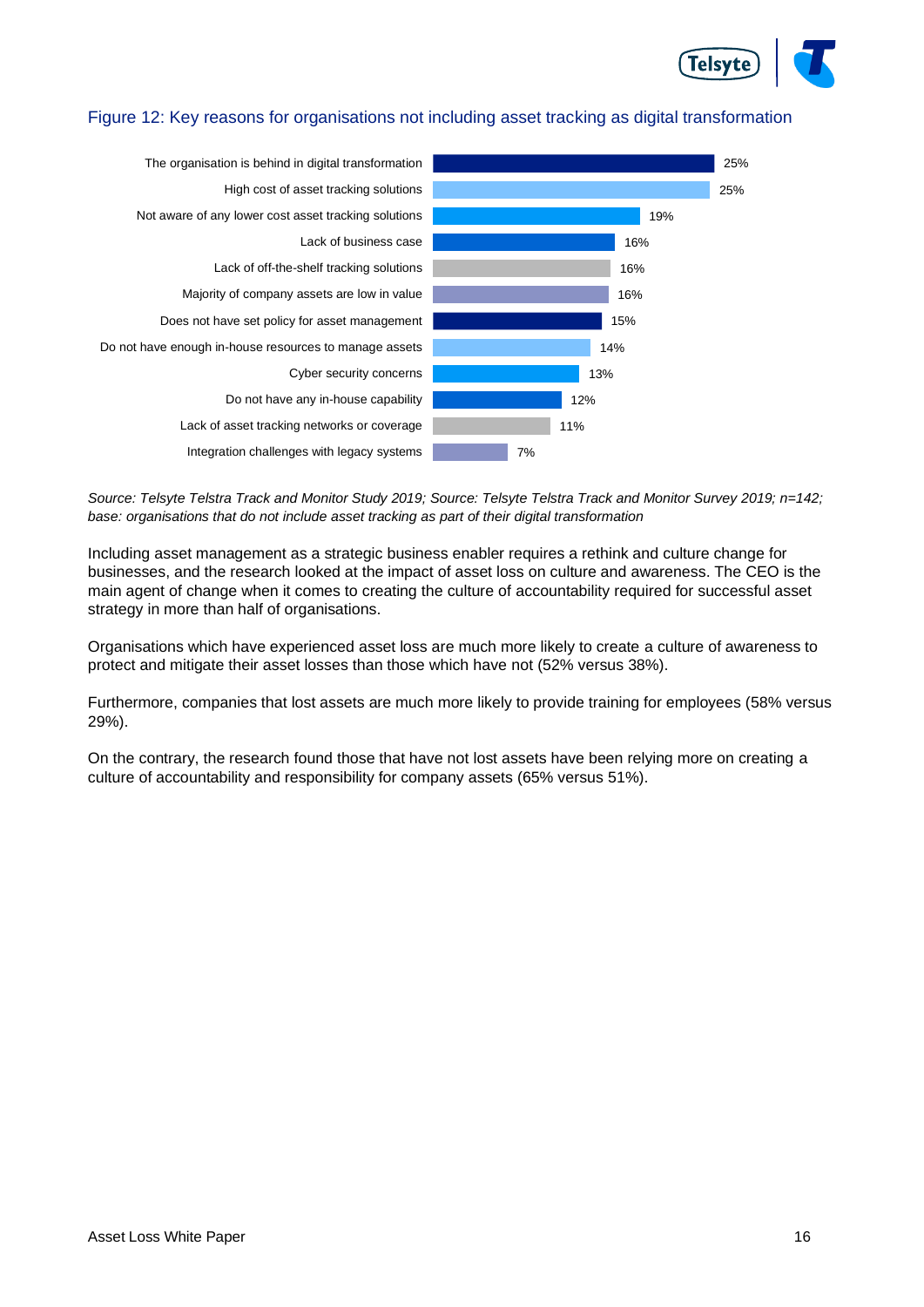

6

# <span id="page-16-0"></span>Improving with Next-Generation Asset **Tracking**

### **3 in 4 organisations have plans to find a Technology solution to keep track of company assets**

To investigate how organisations can stop the asset management waste, the research looked at what they are doing to improve their capability.

About half of organisations using tracking solutions are already in the process of improving their existing solutions, and 76 per cent are have plans to find a technology solution to keep track of company assets, indicating a strong desire to address existing problems.

Organisations with an existing solution don't need proof that asset tracking works; however, they can continue to refine and improve their approach with evolving technologies.

#### **Better reporting needed**

Telsyte's research also looked at key attitudes regarding asset tracking culture within organisations.

Unfortunately, under-reporting and pride are the big issues when company assets are lost and company guidelines have little impact changing the culture.

Half (51%) of organisations that have lost assets before say there is under reporting of lost company assets by employees.

Is the Australian culture supporting a tall poppy syndrome, or a culture of fear? Or are staff in fear of being blamed for asset loss? Some Australian businesses would rather wear the cost of poor asset management rather than admit they are losing millions of dollars.

Adding to the problem, is the nearly half (48%) of respondents who reported it is embarrassing to report lost assets in their organisation.

Only 58% of organisations say they have clear guidelines for employees to report missing company assets, which increases to 65% amongst organisations lost assets before. Employees should have clear guidelines on what to do when an asset goes missing.

#### **New wireless and mobile options**

Traditional asset tracking has relied on GPS satellite systems, which provide the most reach out in the field.

With advancements in high-speed mobile networks and more local options, such as Wi-Fi and Bluetooth, modern asset tracking can provide more real-time data to the business.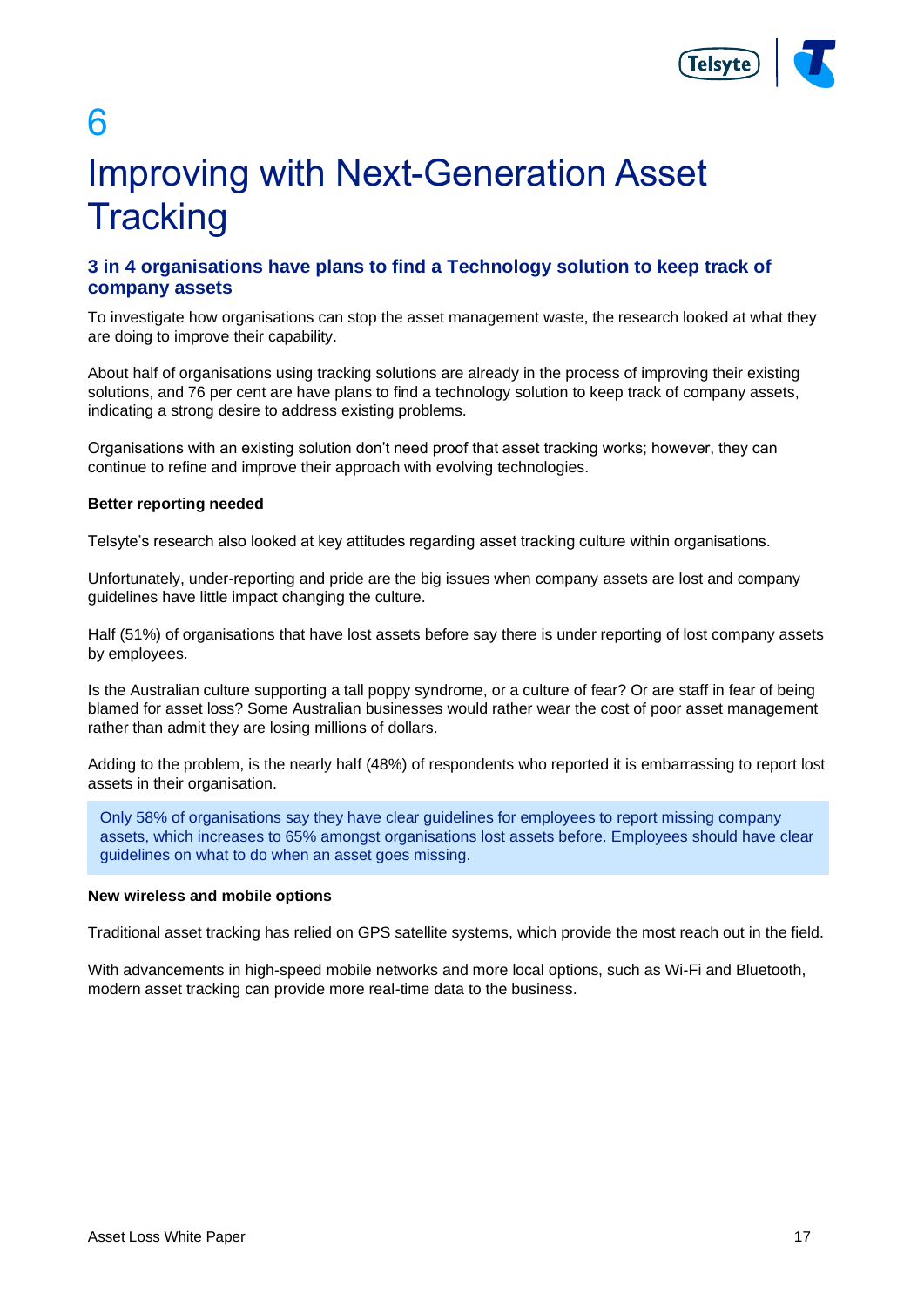

The research investigated the advantages of other tracking technologies over GPS and how businesses can benefit from mixing different technologies for different assets and scenarios, ultimately achieving a better ROI.

The majority of business leaders expect an 11 to 20 per cent return on their asset tracking investments, indicating the business case is sound for even a moderate investment.

With network coverage (67%) and reliability (61%) the foundation for asset tracking, other key factors businesses are considering when selecting an asset tracking solution, include the ability to cater all or almost all our assets (68%); low cost solutions (69%); the availability of mobile-based tracking solutions (65%); and a variety of tracking technologies available for different assets and situations (63%).

| Top 10 most important factors when choosing asset tracking solutions |     |  |
|----------------------------------------------------------------------|-----|--|
| Low cost solutions:                                                  | 69% |  |
| Able to cover all/most assets:                                       | 68% |  |
| Asset tracking network coverage:                                     | 67% |  |
| Availability of mobile-based tracking solutions:                     | 65% |  |
| Variety of technologies for different assets and situations:         | 63% |  |
| Availability of off the shelf tracking solutions:                    | 62% |  |
| Asset tracking network reliability:                                  | 61% |  |
| Agility, able to change as required:                                 | 60% |  |
| Scalability:                                                         | 60% |  |
| Speed of solution rollout:                                           | 60% |  |

#### Figure 13: Top 10 most important factors when choosing asset tracking solutions

*Source: Telsyte Telstra Track and Monitor Study 2019; Source: Telsyte Telstra Track and Monitor Survey 2019; n=470*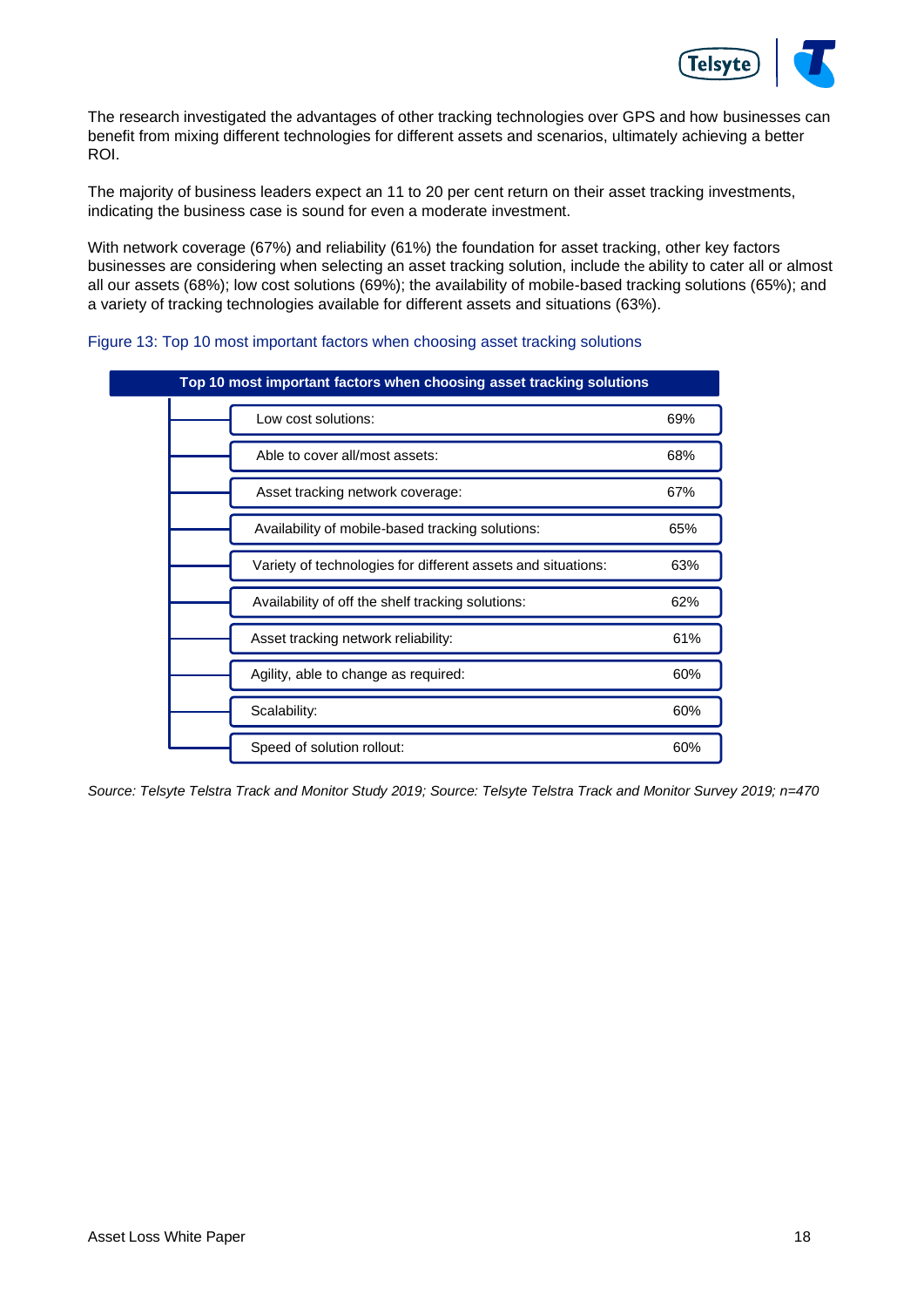

# <span id="page-18-0"></span>7 Telyste Recommendations

Telsyte's research into the strategic importance of asset tracking for Australian businesses revealed a strong link between asset tracking capability and cost savings and wider digital transformation strategies.

Business leaders can take numerous steps to improve their operations with modern asset tracking.

- **Treat asset tracking as critical:** Asset tracking is important as asset management is now central to a successful digital business strategy. Building a culture of responsibility is critical and needs CEO support.
- **Elevate it to digital:** Elevate asset tracking as a priority for the wider business. Better asset tracking can significantly reduce operating costs (and losses) and accelerate a digital transformation program. Organisations need to consider asset tracking upfront when undergoing digital transformation.
- **Develop clear guidelines:** Only 58% of organisations say they have clear guidelines for employees to report missing company assets. Employees should have clear guidelines on what to do when an asset goes missing, and be encouraged to do the right thing even if it's considered taboo.
- **Take advantage of new networks:** Invest in solutions that utilise ubiquitous networking technologies and avoid simply relying on one protocol, such as GPS.
- **Use the data:** Look to a real-time data future. Most new physical assets generate data which can provide real-time intelligence. And new networks can take advantage of this data allowing you to make better decisions based on real-time data. Asset tracking can provide much more than just help to find lost assets.
- **Optimise processes:** Businesses can now optimise business processes, customer experience and asset utilisation based on tracking data.This is a good example of how better asset management ties back into transformation programs.
- **Empower staff:** Minimise asset loss by empowering employees with the right technologies and creating a culture of accountability and responsibility. This will reduce asset loss and help elevate the strategic importance of asset management.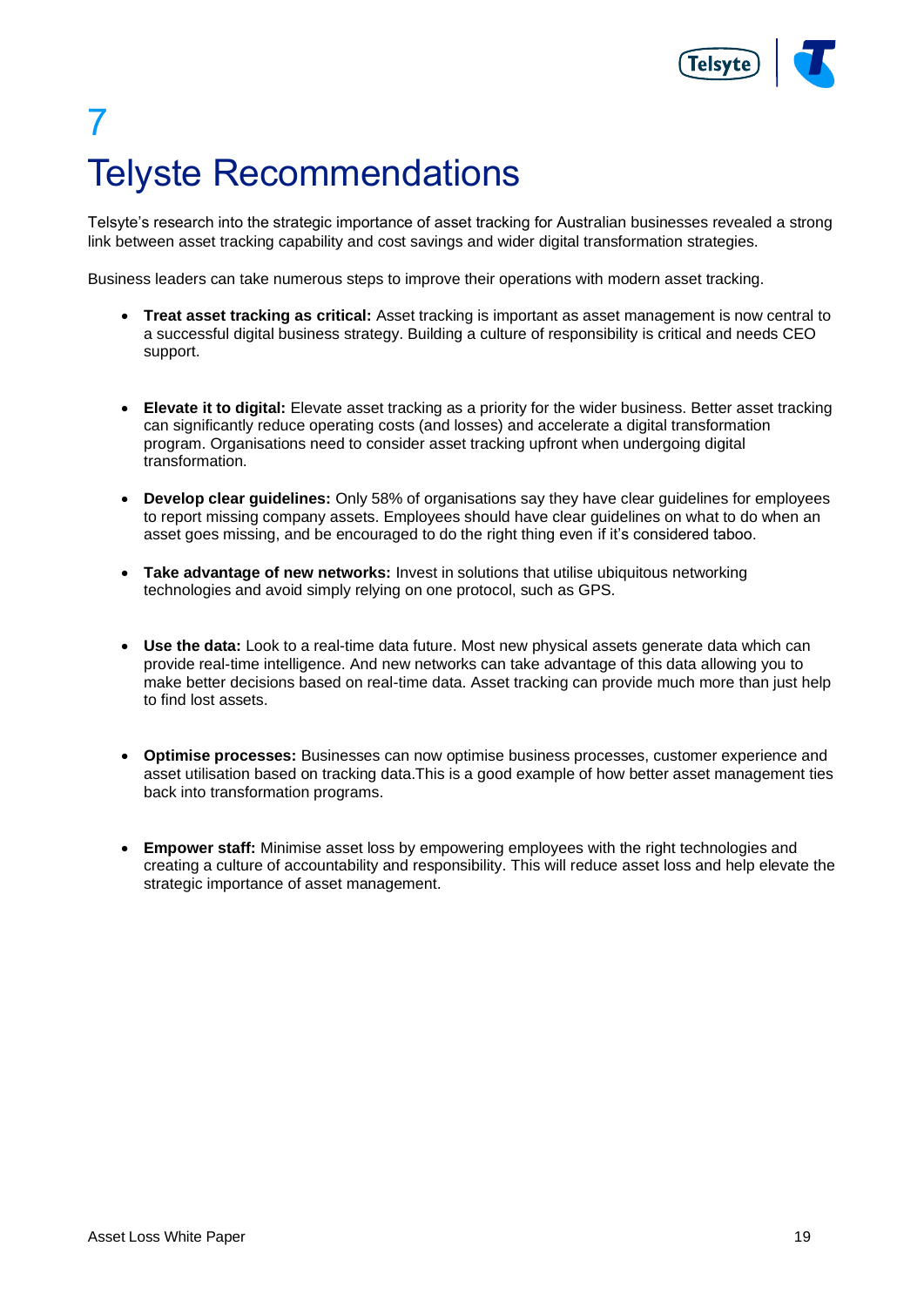

### **Respondent profile**





*Source: Telsyte Telstra Track and Monitor Study 2019; Source: Telsyte Telstra Track and Monitor Survey 2019; n=470*



### Figure 15: Respondent profile by businesses industry

*Source: Telsyte Telstra Track and Monitor Study 2019; Source: Telsyte Telstra Track and Monitor Survey 2019; n=470*